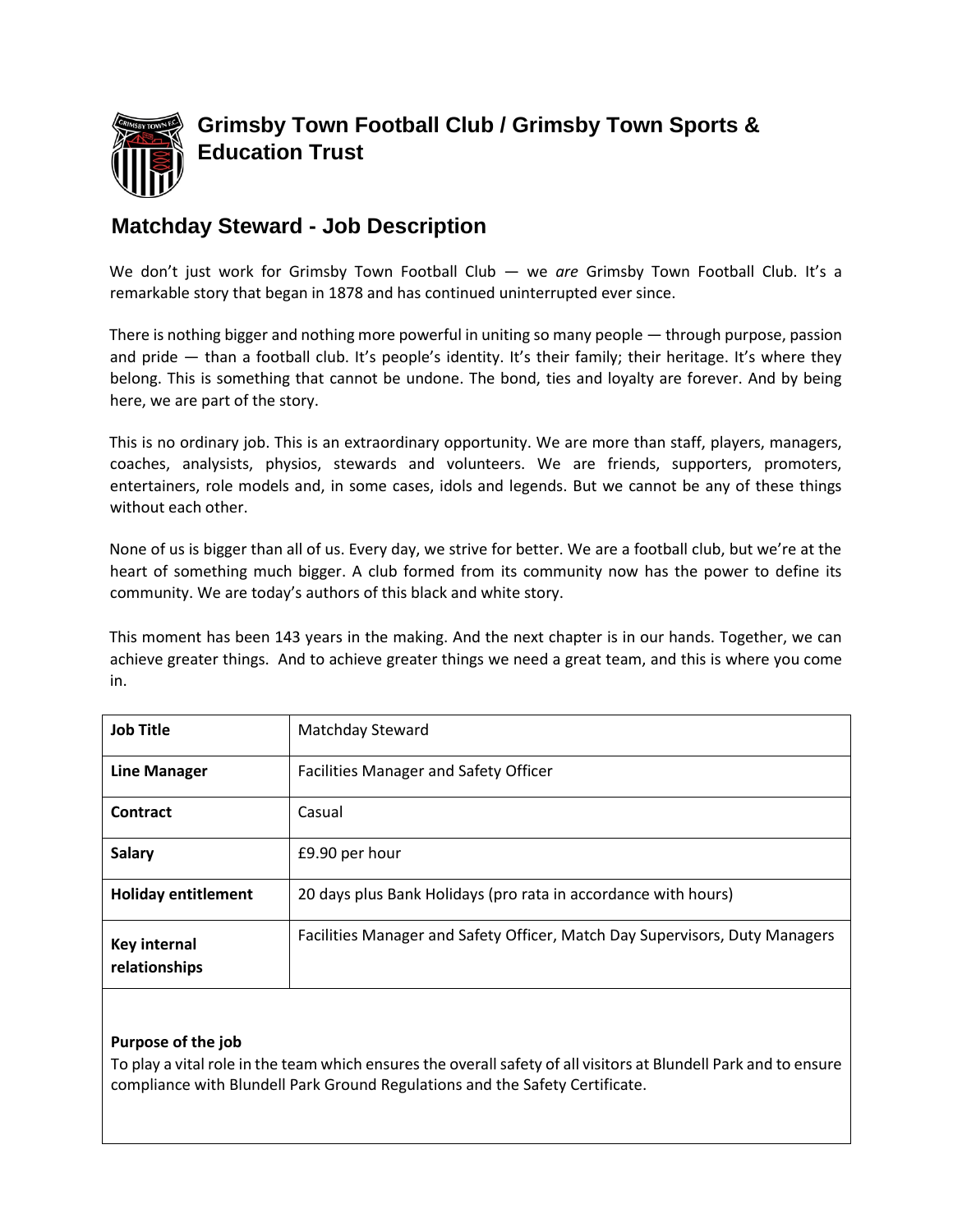#### **Main Roles & Responsibilities**

- Assist the Club in the effective, safe customer friendly management of matchdays and event days at the Stadium
- Work in any area of the Stadium as directed by the Duty Officer
- Assist the Duty Officer and Supervisory Stewards in crowd safety management at the Stadium
- Ensure compliance with the terms of the Safety Certificate, Health and Safety Legislation and relevant Guides and Legislation
- Actively assist supporters in finding their seats within the Stadium
- Conduct searches of supporters as they enter the Stadium
- Enforce ground regulations
- Report breaches of the Club's Equal Opportunities and Diversity Policy using established Club processes
- Attend and respond to briefing and debriefing in relation to safety management and to report any matters of concern or interest to the Supervising Steward or via the completion of an incident form
- Enable events to take place in a safe and secure manner
- Ensure that all pre-event safety checks have been carried out in accordance with established procedures
- Recognise any unsafe crowd conditions, particularly over-crowding, and take appropriate action in accordance with established Club procedures
- Assist with enforcing lockdown or evacuation processes upon request of the control room
- Liaise with members of the emergency services on matters of the matchday operation
- Liaise with catering and cleaning contractors to ensure safe supporter friendly procedures are operating
- Manage any conflict that arises from enforcement of the ground regulations in a calm and professional manner, escalating issue to the Senior Steward as necessary
- Understanding and being responsible for implementing the Club's Security Policy
- Undertake internal and/or external training required for the role as directed by the Club
- Demonstrate commitment to Safeguarding by adhering to relevant policies, procedures and values relating to safeguarding children and adults at risk
- Support the Club's commitment to equality, diversity and inclusion

This is not intended to be exhaustive, there will be other responsibilities and deliverables that you will get involved in to successfully perform in your role and to evolve with the changing needs of the Club.

## **Knowledge & Experience**

To be able to deliver this role you must be 18years of age or over. We'd want you as a minimum to be able to

- communicate in a clear and concise manner
- deliver and maintain excellent levels of customer service
- maintain a high level of attention to detail
- work to instructions under pressure
- use own initiative and work unsupervised
- work flexibly, including availability for Men's First Team Home matches, and other occasional events at Blundell Park (which will include evenings and weekends)

Additionally, we are looking for someone that would be

- Willing to obtain a Level 2 in Spectator Safety
- Willing to work in crowd management in a football environment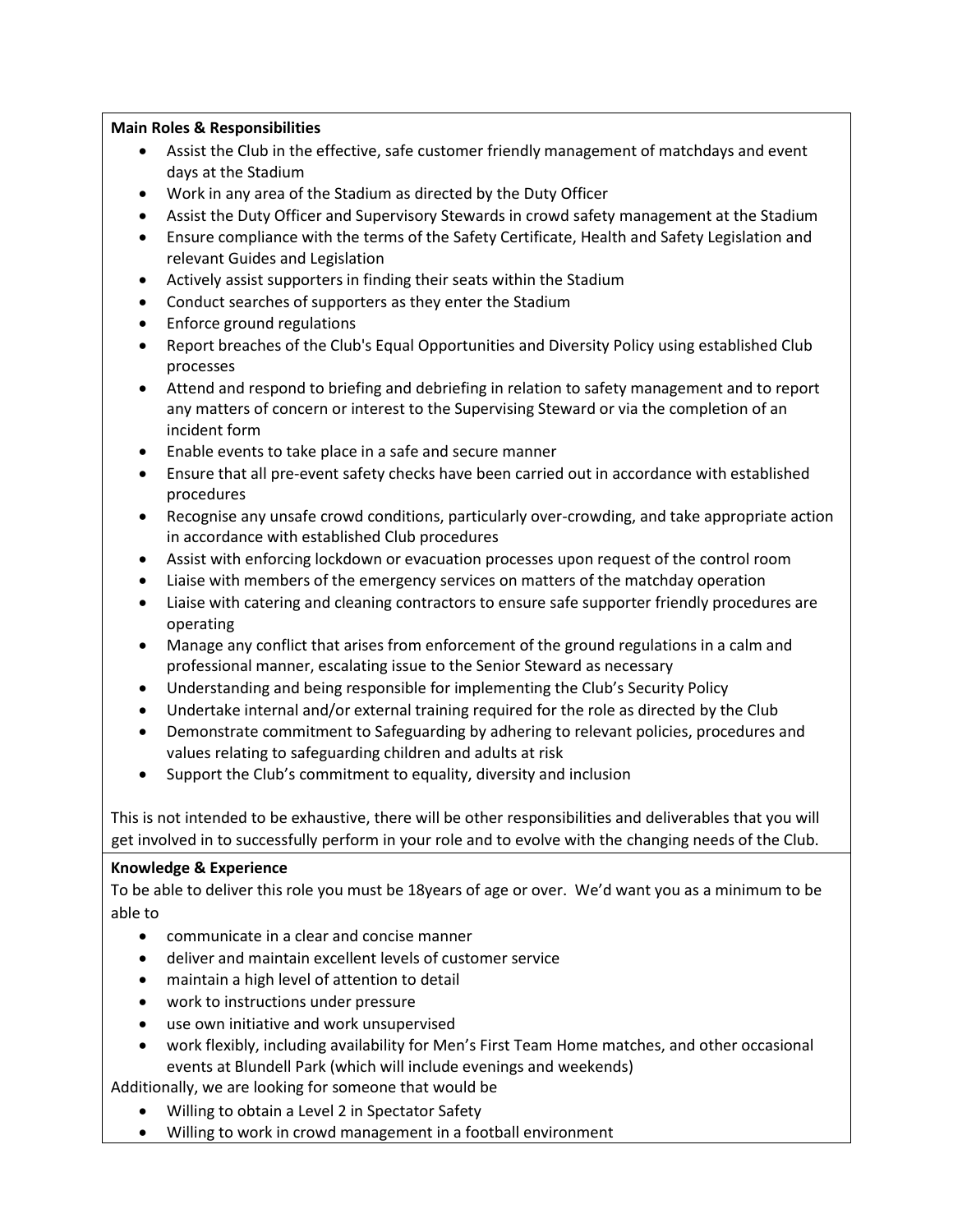As we work with young people you will also be subject to a DBS check and have due regard for safeguarding and child protection policies, including the welfare of children and young people.

#### **Club Vision and Values**

All employees are expected to operate within and demonstrate a commitment to the Club's values at all times.

Our values are;

- Proud to be GTFC
	- o It's a privilege to wear the badge and we do it with pride
- Trust in Town
	- o We rely and depend on each other to do our best
- Stand up for the Mariners
	- o We show courage and positivity in the face of new challenges
- One of Our Own
	- o We treat each other like family
- Always Improving
	- o We raise the standards in everything we do

#### **B Corporation**

Grimsby Town Football Club is currently working towards B Corp Certification. B Corp Certification is a designation that a business is meeting high standards of verified performance, accountability, and transparency on factors from employee benefits and charitable giving to supply chain practices and input materials. To achieve certification, a company must:

- Demonstrate high social and environmental performance by achieving a B Impact Assessment score of 80.
- Make a legal commitment by changing their corporate governance structure to be accountable to all stakeholders, not just shareholders, and achieve benefit corporation status.
- Exhibit transparency by allowing information about their performance measured against B Lab's standards to be publicly available on their B Corp profile on B Lab's website.

B Corp Certification is holistic, not exclusively focused on a single social or environmental issue. And the process to achieve and maintain certification is rigorous and requires engaging teams and departments across the whole organisation. All employees are expected to commit to the journey of achieving B Corporation Status.

## **Safeguarding Statement**

Grimsby Town Football Club is committed to safeguarding the welfare of children and young people and expects all staff and Volunteers to endorse this commitment. This post requires a Standard Disclosure and Barring Service Check (DBS) as such it is exempt from Rehabilitation of Offenders Act (1974). Therefore, all convictions including spent convictions that have not been subject to filtering by the DBS should be declared". Relevant information and / or documents will be distributed as part of the recruitment process.